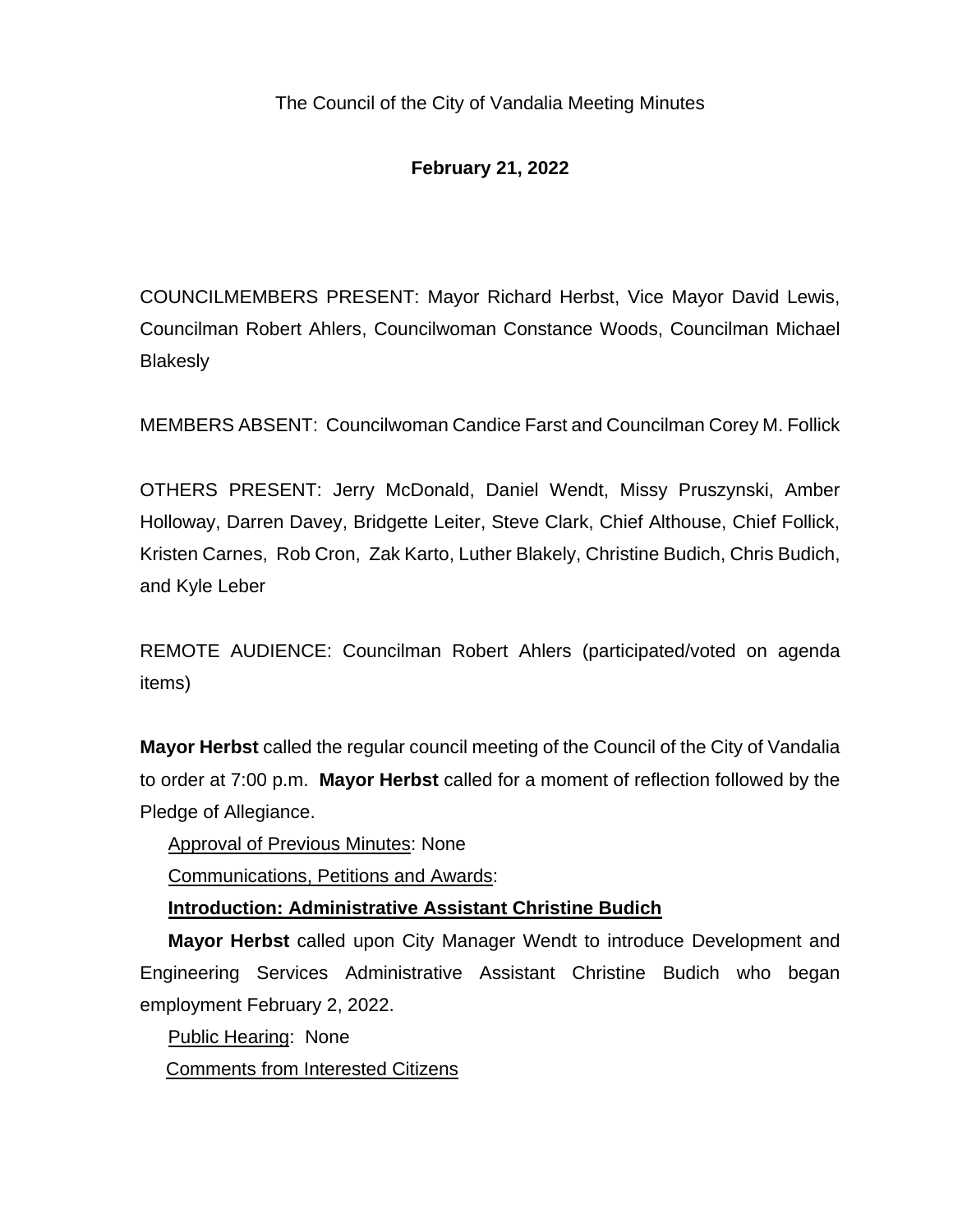### **February 21, 2022**

 Mayor Herbst called for comments from interested citizens either in chambers or on-line. There were none.

Resolutions:

**22-R-14** A Resolution Authorizing The Purchase Of Two Wanco Wtmmb Solar Message Boards From Sun Belt Rentals, Inc. In The Total Amount Of \$34,426.00. **Mr. McDonald** read Resolution 22-R-14 by title. **Mr. Wendt** explained the 2022 Capital Improvement Budget includes \$40,000 for portable message boards. The addition of these devices will align with the City's policy goals as identified by City Council. These items will promote a Safe and Secure way to notify traveling public of construction, traffic delays or special events that may require detours. We anticipate using the message boards for advanced warning of upcoming construction projects, assisting in traffic control of special events such as the Air Show parade, and advertising events at the Art Park. He advised the boards may also be used by other city departments such as the Parks and Recreation Department for special events or Police and Fire Departments in emergency situations. **Mr. Wendt** advised staff received two quotes for the message boards. First, Star Safety has submitted the State of Ohio contract price of \$18,995.00 each. We also received a quote from a Vandalia company, Sun Belt Rentals, Inc, of \$17,213.00 each for a comparable message board. He concluded by recommending the purchase of two Wanco WTMMB Solar Message Boards from Sun Belt Rentals, Inc. at the submitted price of \$17,213.00 each for a total of \$34,426.00. It was moved by Vice Mayor Lewis, seconded by Councilman Blakesly, to approve Resolution 22-R-14. Motion passed 5- 0.

**22-R-15** A Resolution Waiving The Bid And Authorizing A Contract For The Mobile Stage Refurbish Project To Century Industries In An Amount Not To Exceed \$40,000

**Mr. McDonald** read Resolution 22-R-15 by title. **Mr. Wendt** advised the Parks & Recreation Department's mobile sound stage will soon be 27 years old and is in need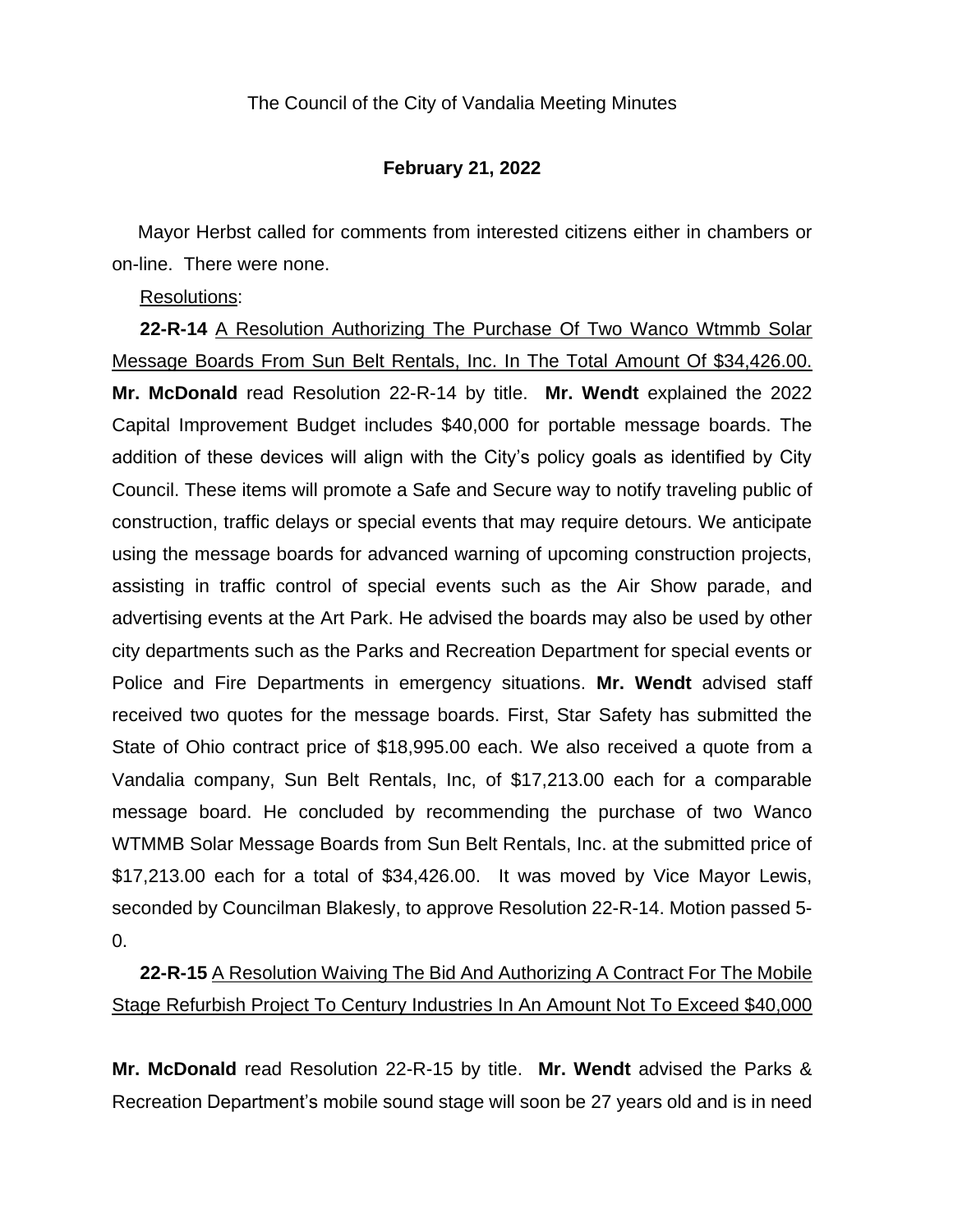### **February 21, 2022**

of refurbishing as well as new graphics to incorporate the new city logo. Century Industries is the manufacturer of the Show Master Series stage and therefore the sole source provider of the necessary components required for the refurbish project. As part of the project, Century Industries will provide a scope of work to include updated graphics design, structural and mechanical components replacement as well as new tires. He noted that Century will also provide pick-up and delivery of the sound stage between Vandalia and their manufacturing location in Sellersburg Indiana. The 2022 CIP budget has \$40,000 allotted for this project based on a quote received from Century Industries during the 2022 budget process. It was moved by Councilman Blakesly, seconded by Councilwoman Woods, to approve Resolution 22-R-15. Motion passed 5-0.

**22-R-16** A Resolution Authorizing An Agreement With Image Trend Inc. For A Fire Department Data Management System. **Mr. McDonald** read Resolution 22-R-16 by title. **Mr. Wendt** advised in an effort to "Sharpen the Saw", the Division of Fire proposed an \$30,000 increase to our Data Processing (110.221.5237) line of our Operations Budget to address the needed replacement of the Division of Fire's current fire/EMS data management system. The Division of Fire's current data management system (Emergency Reporting) was purchased in 2015. Since that time the Division of Fire has experienced a steady decline of customer support and service. Some items used in this data management system include:

- Fire/EMS incident reports
- Occupancy information(Fire Inspections, Required Hazardous Materials Reporting, and Underground Tanks)
- Vehicle/Facility Maintenance records
- Firefighter Training Files
- Inventory
- Operational tasks
- Outreach, Public Education, and Fire Station Tour Data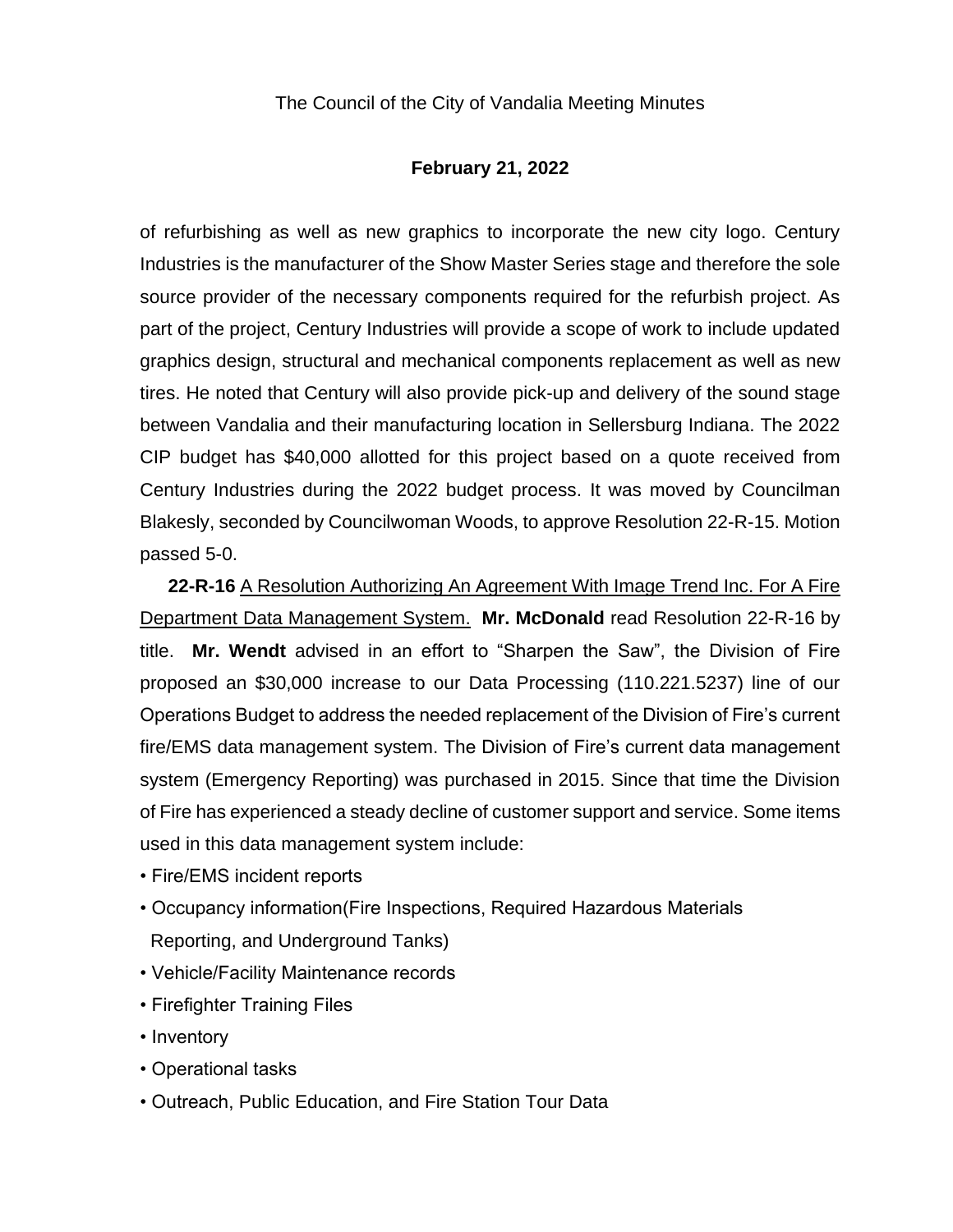#### **February 21, 2022**

**Mr. Wendt** explained the Division of Fire received two quotes, after review of the submissions, he recommends that council consider approving a contract be awarded to Image Trend in an amount not to exceed \$26,847.00 for the first year and in the amount of \$20,322.00 annually after 2022. He explained the Division of Fire budgeted \$30,000. It was moved by Councilwoman Woods, seconded by Councilman Blakesly, to approve Resolution 22-R-16. Motion passed 5-0.

**22-R-17** A Resolution Waiving The Formal Bidding Process And Authorizing The Purchase Of Ten Motorola Mobile Radios, Requested By The Division Of Fire, From Motorola Solutions Through P&R Communications, Inc. In The Aggregate Amount Of \$60,744.25. **Mr. McDonald** read Resolution 22-R-17 by title. **Mr. Wendt** explained advised the Fire Division budgeted \$75,000 for the first of a two-year P25 800 portable radio replacement project in 2022. P&R Communications is the sole source provider vendor for Motorola in this region and quoted \$60,744.25 for the replacement project. The Division of Fire is asking for capital funds to replace ten (10) Motorola APX6000 portable radios that, according to Motorola, have technology that Motorola will no longer support. Most of these radios were the first generation P25 radios and are currently being used by the Command Staff, Fire Prevention, and administrative staff. The radios used by the line firefighters are scheduled to be replaced in phase two of this project in 2023. It was moved by Vice Mayor Lewis, seconded by Councilwoman Woods, to approve Resolution 22-R-17. Motion passed 5-0.

Ordinances – First Reading: None

Ordinances – Second Reading:

**22-04** An Ordinance Amending Sections 874.08(I); 1420.01; 1424.01; 1424.05; 1482.01(G); 1482.20 And 1610.01 Of The Vandalia Codified Ordinances By To Update Specific References To Current Building Codes And Fire Codes. **Mr. McDonald** read Ordinance 22-04 by title in the second reading. **Mr. Wendt** explained that staff recently reviewed the City of Vandalia Codified Ordinances and determined several sections that require amendments to reference the current Building & Fire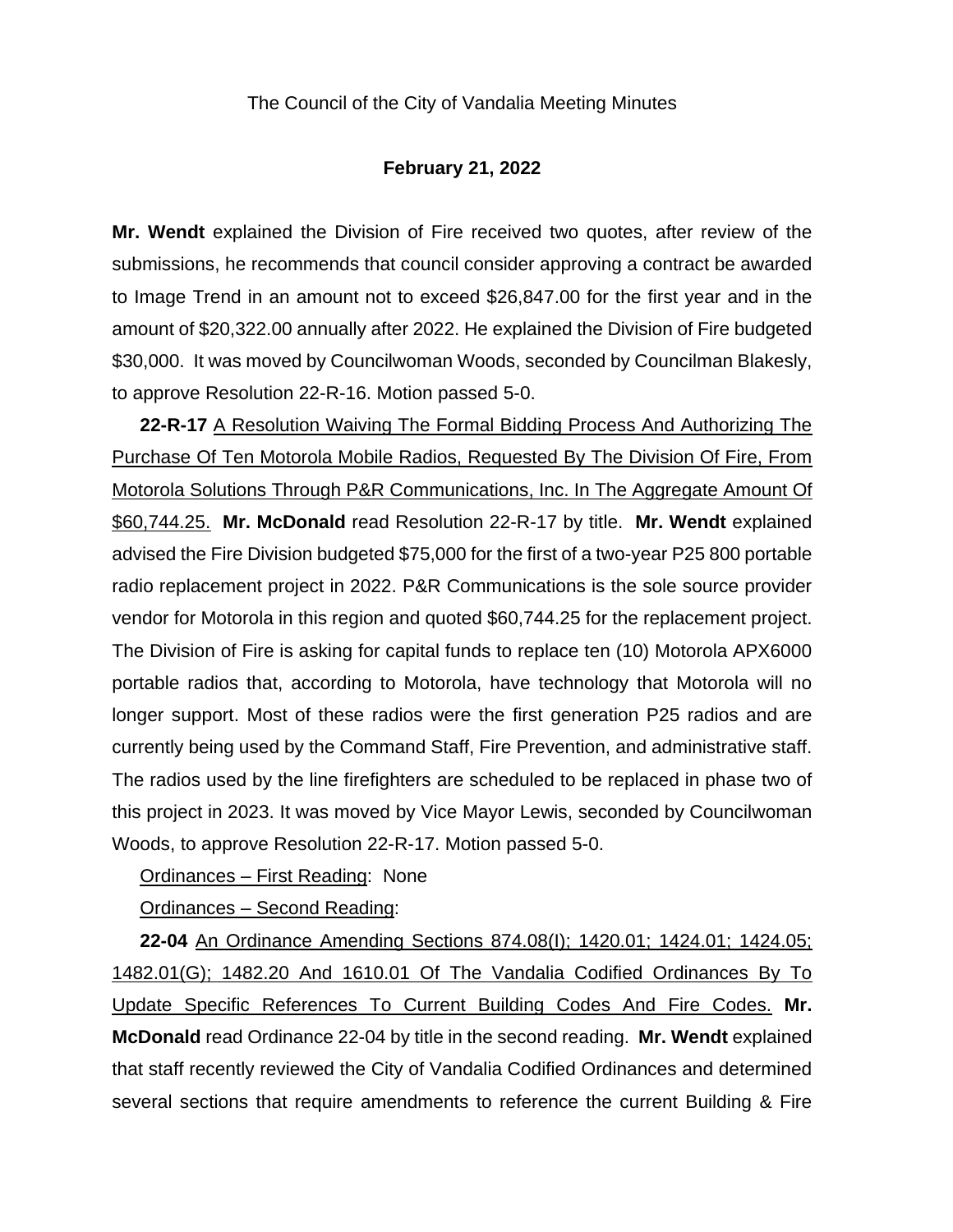#### **February 21, 2022**

Codes that have been adopted by the state. The Fire Code revisions are necessary due to increasing economic development, calls related to public health, and general staffing. He concluded by noting this is a matter of housekeeping. There were no comments or questions during the Public Hearing. It was moved by Councilman Blakesly, seconded by Vice Mayor Lewis, to approve Ordinance 22-04 in the second reading. All members present voted yes. Motion passed 5-0 in the second reading.

**22-05** An Ordinance Amending Chapter 1610 Of The Codified Ordinances Of The City Of Vandalia, Ohio, Relating To Fire Prevention Code Compliance By Adding Section 1610.07. **Mr. McDonald** read Ordinance 22-05 by title in the second reading. **Mr. Wendt** advised he did not have any additional information as this accompanies Ordinance 22-04. There were no comments or questions during the public hearing. It was moved by Councilwoman Woods, seconded by Councilman Blakesly, to approve Ordinance 22-05 in the second reading. All members present voted yes. Motion passed 5-0 in the second reading.

Ordinances – Emergency Reading:

**22-09** An Ordinance Approving Individual Assessments Amounts And Directing The Finance Director Or Her Designee To Certify The Amounts To The County Auditor For Collection And Declaring An Emergency. **Mr. McDonald** read Ordinance 22-09 by title in an emergency eading. **Mr. Wendt** advised this emergency ordinance assesses properties for delinquent accounts related to storm water fees, trash collection, weed cutting & delinquent sewer and water. There were no comments or questions during the public hearing. It was moved by Vice Mayor Lewis, seconded by Councilman Blakesly, to approve ordinance 22-09 as an emergency. All members present voted yes. Motion passed 5-0.

#### **Board of Zoning Appeals Minutes: January 12, 2022**

**Mayor Herbst** called for comments or questions on the Board of Zoning Appeal Minutes from January 12, 2022. There were none.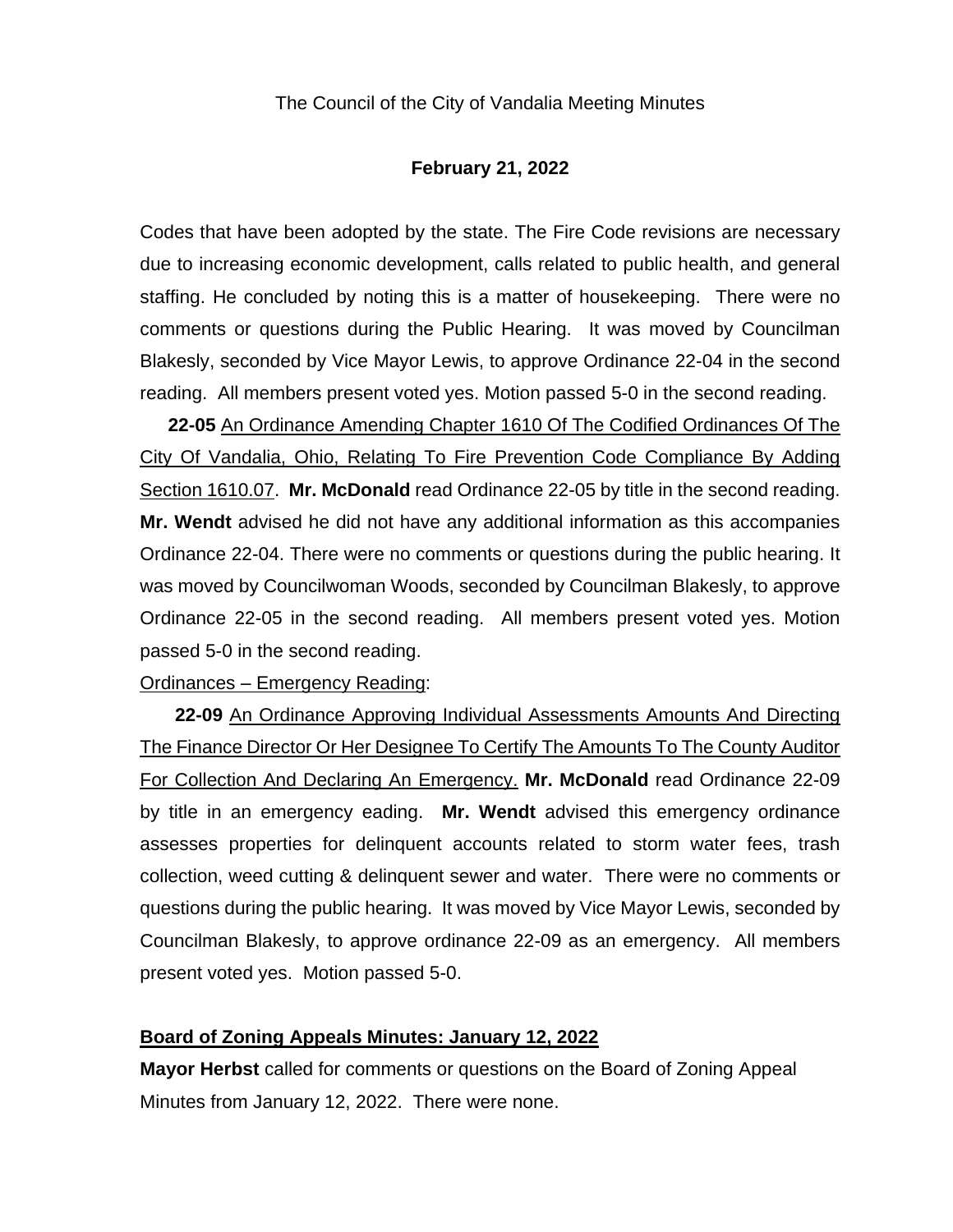## **February 21, 2022**

## **Planning Commission Meeting Minutes: January 11, 2022**

**Mayor Herbst** called for comments or questions on the Planning Commission minutes from January 11, 2022. There were none.

**Mayor Herbst** reviewed the Bill Listing for January 2022 in the amount of \$2,248,744.97 and the January 2022 Purchasing Card Detail in the amount of \$35,849.61. He solicited comments or questions. There were none.

### **Council Comments**

**Mr. Wendt** congratulated Facility Superintendent Rudy Wells on receiving the Marvin Link Distinguished Service Award. He advised Council approximately 50 households attended the Parks and Recreation Master Plan virtual event and he noted that this meeting will be added to the website. **Mr. Wendt** advised the city will be requesting that Congressman Turner help us with federal community spending to the tune of 1.3 million dollars for right-of-way acquisition. This will accelerate the build out of the ring road project from 2027 to 2026. He continued explaining we all know development is not going to stop; therefore, the purpose of the project is to take the trucks that are being created in the City of Dayton and the City of Union and send them around the north side of the airport where it makes sense and get them to Northwoods Boulevard. **Mr. Wendt** also explained the city has solicited funds from the capital budget bill to build out the amphitheater at the Art Park.

**Councilman Blakesly** advised he appreciates that staff is continually chasing grants. He specifically referred to grants recently secured by Captain Miller and Parks and Recreation Director Clark. **Councilman Blakesly** congratulated Facility Superintendent Rudy Wells and shared how humble and intuitive Mr. Wells is.

**Councilwoman Woods** advised she recently spoke to someone on the Board of Zoning Appeals and suggested staff solicit for volunteers for boards and commissions.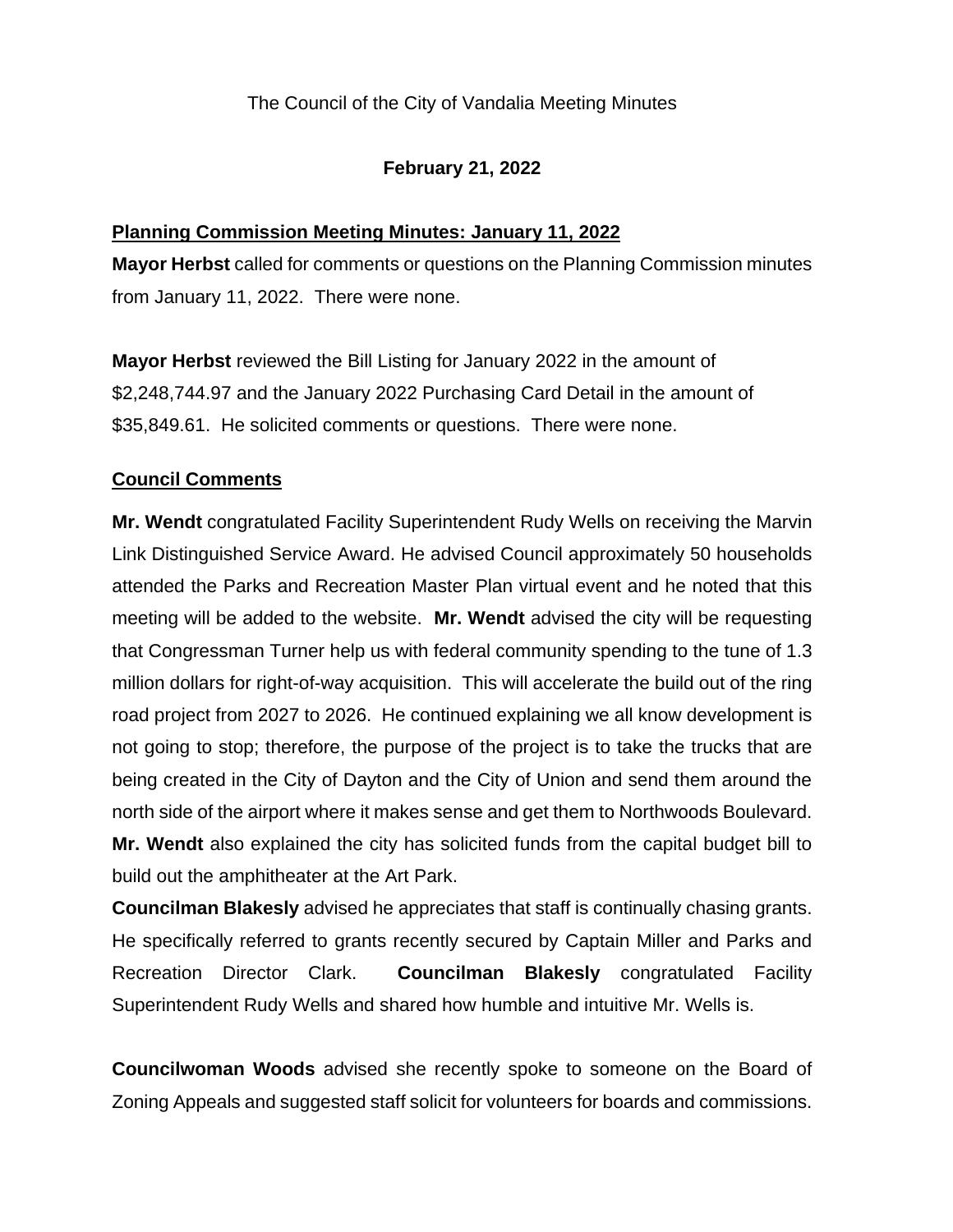# **February 21, 2022**

Brief discussion was held. **Mr. Wendt** advised an ad will be placed on the website this week. She also shared information that the Ohio Society of CPA testified on several bills this week. She noted one of the bills is related to municipal taxes and the ability to send out notices to people who filed extensions and there is a little bit of a limit on penalties that can be assessed. The second one is on the business income tax deduction. **Councilwoman Woods** continued by noting there were several lawsuits in the process concerning if an owner sells their business is that considered business income for that business income deduction; there is testimony about that as well. She concluded by noting if anyone feels strongly about any of those issues they should contact their legislators.

**Vice Mayor Lewis** moved to excuse Councilwoman Farst and Councilman Follick from all of tonight's meetings. All members present voted yes. Motion passed 5-0. He also recognized the Division of Fire for their expert and kind assistance in caring for his mother today.

**Mayor Herbst** recognized Miss Holloway and Mr. Karto for their work on tonight's Downtown Overlay presentation. It was very thorough and informative.

**Mr. Wendt** advised Council he will be attending the Vandalia Butler City School District Board of Education meeting tomorrow night to discuss downtown development and economic development incentives in an effort to build coalition and make sure that we all keep and maintain the very good and strong working relationship that we have.

The regular Council Meeting was then adjourned at 7:32 p.m.

APPROVED: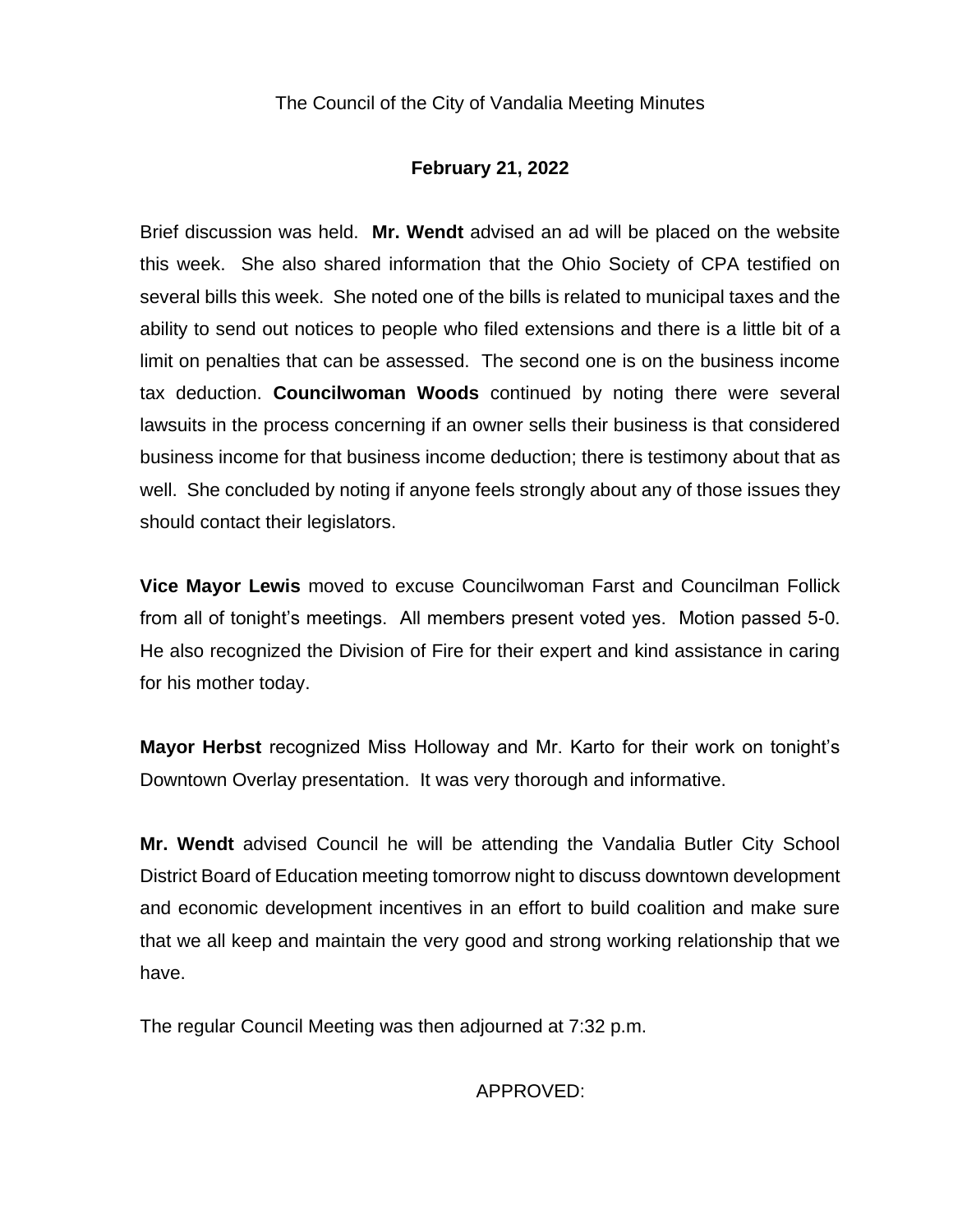**February 21, 2022**

Richard Herbst, Mayor

ATTEST:

\_\_\_\_\_\_\_\_\_\_\_\_\_\_\_\_\_\_\_\_\_\_\_\_\_\_\_\_\_\_\_\_\_\_ Missy Pruszynski, Deputy Clerk of Council